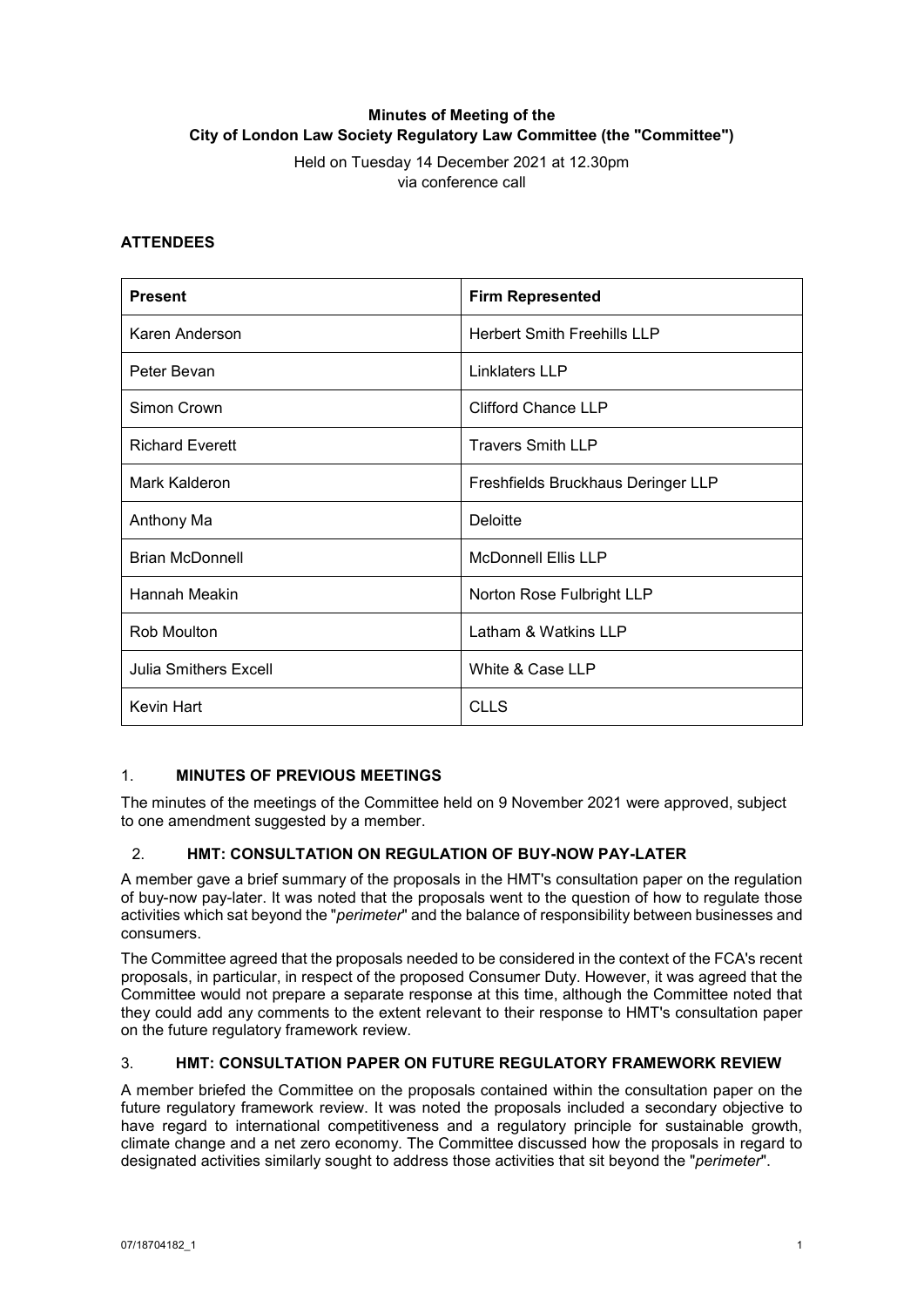The Committee noted replacing retained EU laws with new UK legislation gave rise to the risk that even without changes to the primary text, the UK approach to interpretation could lead to inconsistency or inadvertent change.

The Committee also discussed the proposals in the consultation paper regarding the oversight of regulators by Parliament and more generally. The IRSG's call for an independent body to oversee regulators was noted: the Committee supported the notion of some level of further independent oversight.

Finally, a member gave a brief summary of the designated activities regime proposed in the consultation paper. The Committee discussed certain concerns in regard to the operation of the proposed regime and agreed in particular that it was not clear which activities would fall within the regime. It was noted that the way in which the proposals treated all non-regulated activities in the same way was potentially over-simplistic.

It was agreed that the Committee would respond to the consultation and that a member would circulate a draft response ahead of the next Committee meeting in January 2022.

### 4. **FCA: DISCUSSION PAPER ON SUSTAINABILITY DISCLOSURE REQUIREMENTS AND INVESTMENT LABELS**

A member gave a brief summary of the proposals set out in the FCA's discussion paper on sustainability disclosure requirements and investment labels. It was noted that the principle risk appeared to be one of inconsistency with the current requirements of the Sustainable Finance Disclosure Regulation ("**SFDR**"); in particular, the discussion paper contained additional requirements to be imposed in the UK, including certain product level metrics, which do not exist under the SFDR.

It was agreed that a member would circulate a brief summary of those issues but that the Committee would not prepare a formal response at this stage.

# 5. **OTHER CONSULTATIONS TO WHICH THE COMMITTEE MAY WISH TO RESPOND**

It was agreed that a member would circulate a brief summary of the proposals in the PRA's consultation paper on operational resilience and operational continuity in resolution ahead of the response deadline of 14 January 2022.

It was agreed that the Committee would discuss the FCA's current consultation on a new Consumer Duty at the next Committee meeting and that a member would consider the proposals further in preparation.

It was suggested the Committee discuss at a future meeting the FCA's consultation paper on improving the Appointed Representatives regime and HMT's call for evidence to gather information on how market participants use the Appointed Representatives regime and how effectively the regime works in practice. Two members agreed to consider the proposals further in order to lead the discussion.

The CLLS representative at the meeting referred to the draft Online Safety Bill and the Joint Committee report on the same. It was noted that due to the range of the proposals contained in the draft legislation, a number of other committees were likely to be considering it. However, it was agreed that the Committee would discuss it further at a future meeting.

# 6. **AOB**

#### $6.1$ **In-person meetings**

It was agreed that due to recent changes in government guidance in regard to working from home, January's meeting would be held virtually and the next in-person meeting would be planned for February, subject to further government guidance.

# 6.2 **Resignation of member from the Committee**

The Chair noted that a member was resigning from the Committee and thanked the member for their contributions to the Committee during their tenure. The vacancy would be advertised for; the CV of one interested candidate was circulated to the Committee for consideration.